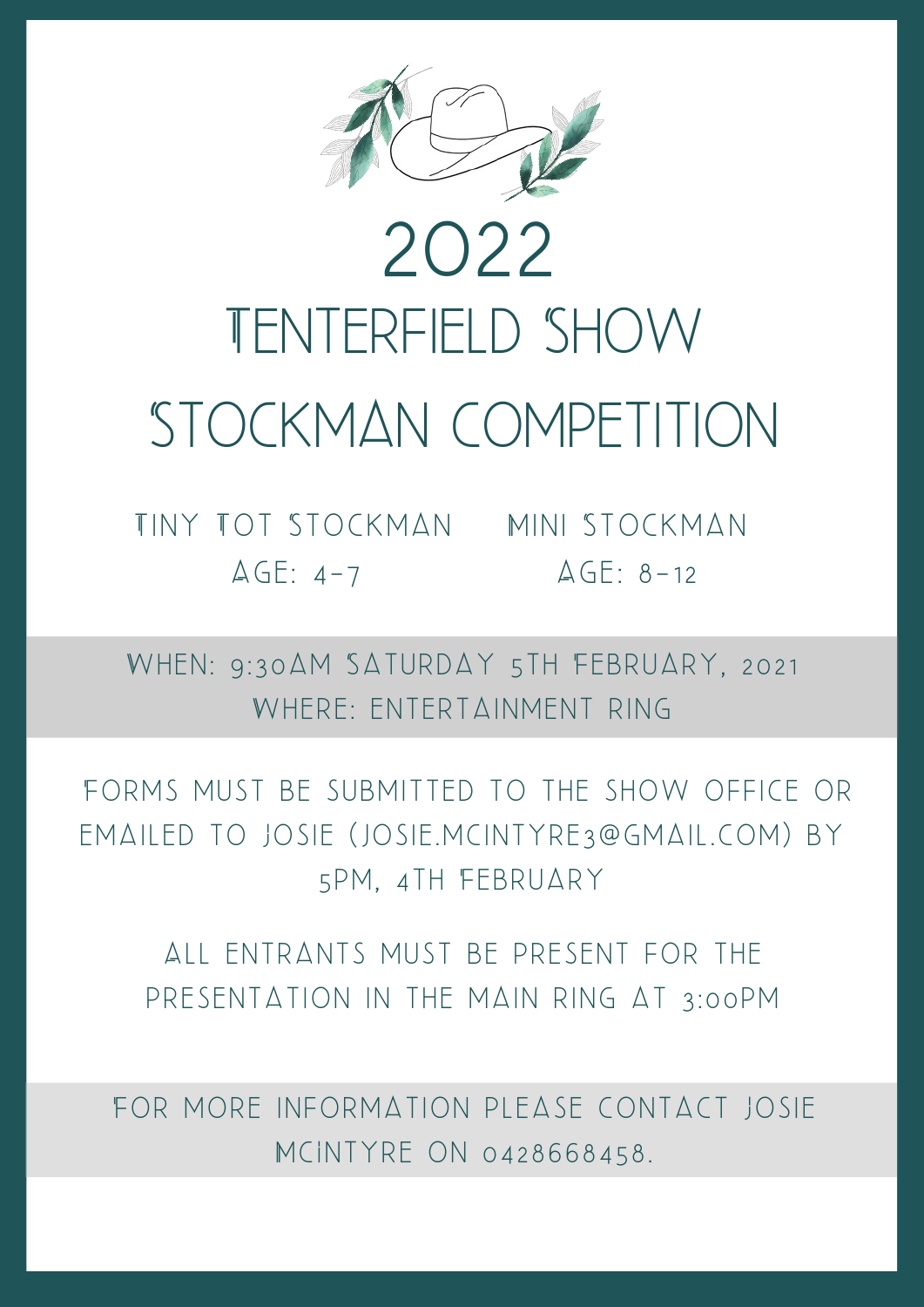

## Conditions of Entry

FNTRANTS WILL BE INTERVIEWED ON STAGE IN FRONT OF JUDGES FROM THE LOCAL COMMUNITY AND AN AUDIENCE.

• All entrants will be asked a combination of QUESTIONS ABOUT THEIR HOBBIES, INTERESTS, AMBITIONS AS WELL AS THE QUESTIONS INCLUDED IN THE FORM PROVIDED. THE JUDGES WILL BE LOOKING FOR BOYS WHO ARE CONFIDENT IN THEMSELVES, SPEAK WELL IN PUBLIC AND

di splay an intere st in the local community and TENTERFIELD SHOW.

INTERVIEWS ARE INFORMAL (NO LONGER THAN 5 mins ) and will take place in the entertainment ring along with the Junior showgirl competition.

ALL ENTRANTS ARE REQUIRED TO BE AT THE ENTERTAINMENT RING WITH THEIR NAMES MARKED OFF, READY FOR JUDGING BY 9:15AM ON SATURDAY 5TH FEBRUARY, 2022

THE WINNERS WILL BE ANNOUNCED AT THE GRAND PARADE AT 3:00PM SATURDAY 5TH FEBRUARY IN THE MAIN RING AND ALL ENTRANTS ARE EXPECTED TO BE PRESENT AT THE SHOW SOCIETY OFFICE BY 2:45PM.